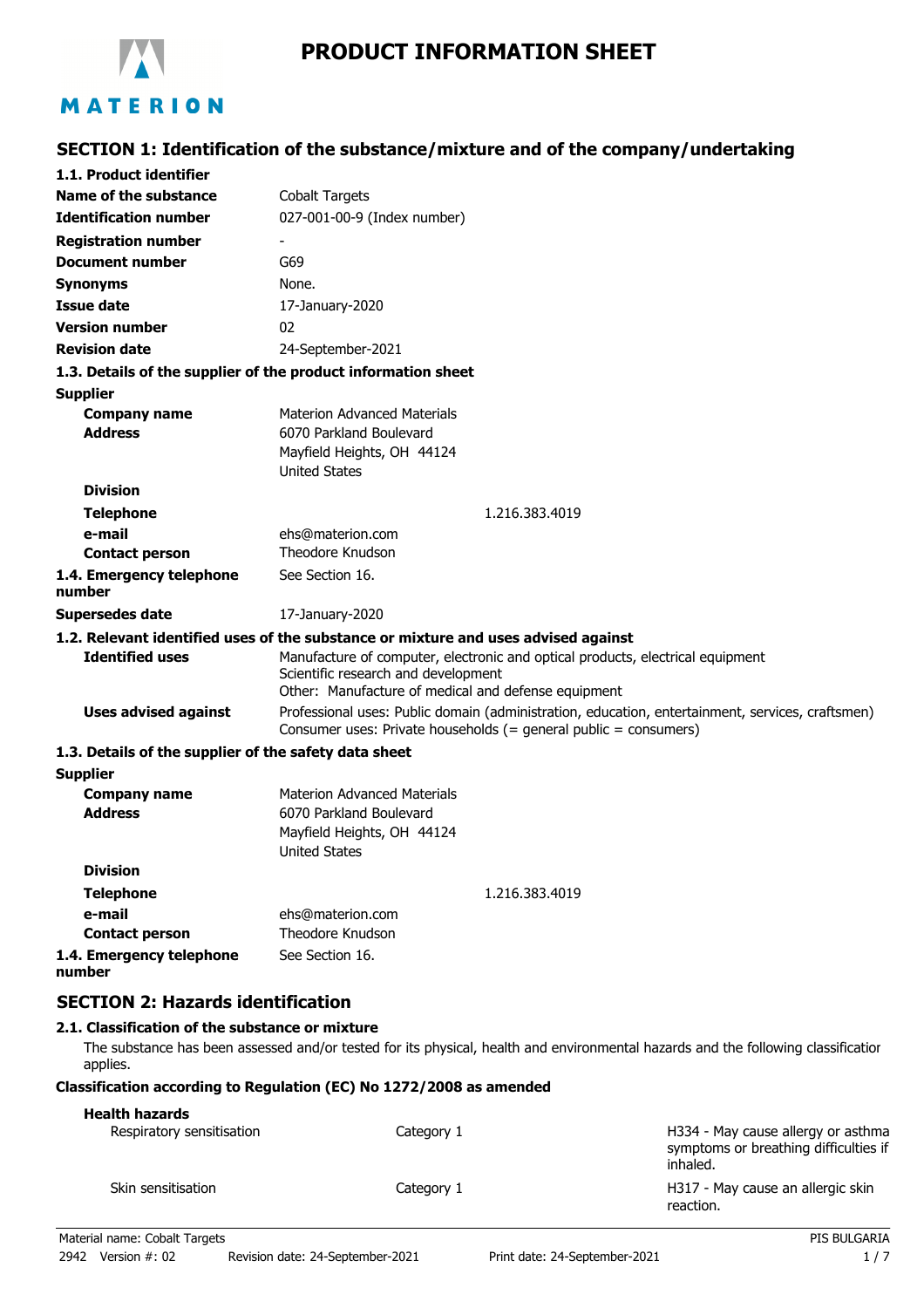#### **Environmental hazards**

| Hazardous to the aguatic environment, | Ca |
|---------------------------------------|----|
| long-term aquatic hazard              |    |

tegory 4

**Hazard summary** May cause sensitisation by inhalation and skin contact. May cause long-term adverse effects in the aquatic environment.

#### **2.2. Label elements**

# **Label according to Regulation (EC) No. 1272/2008 as amended**

|                                                                                   | Label according to Regulation (EC) No. 1272/2008 as amended                                                                                                                                                                                                                                                                |
|-----------------------------------------------------------------------------------|----------------------------------------------------------------------------------------------------------------------------------------------------------------------------------------------------------------------------------------------------------------------------------------------------------------------------|
| <b>Contains:</b>                                                                  | Cobalt                                                                                                                                                                                                                                                                                                                     |
| <b>Hazard pictograms</b>                                                          |                                                                                                                                                                                                                                                                                                                            |
| <b>Signal word</b>                                                                | Danger                                                                                                                                                                                                                                                                                                                     |
| <b>Hazard statements</b>                                                          |                                                                                                                                                                                                                                                                                                                            |
| H317<br>H334<br>H413                                                              | May cause an allergic skin reaction.<br>May cause allergy or asthma symptoms or breathing difficulties if inhaled.<br>May cause long lasting harmful effects to aquatic life.                                                                                                                                              |
| <b>Precautionary statements</b>                                                   |                                                                                                                                                                                                                                                                                                                            |
| <b>Prevention</b>                                                                 |                                                                                                                                                                                                                                                                                                                            |
| P <sub>261</sub><br>P <sub>272</sub><br>P273<br>P <sub>280</sub><br>P284          | Avoid breathing dust/fume/gas/mist/vapours/spray.<br>Contaminated work clothing should not be allowed out of the workplace.<br>Avoid release to the environment.<br>Wear protective gloves.<br>Wear respiratory protection.                                                                                                |
| <b>Response</b>                                                                   |                                                                                                                                                                                                                                                                                                                            |
| $P302 + P352$<br>$P304 + P340$<br>$P333 + P313$<br>$P342 + P311$<br>$P362 + P364$ | IF ON SKIN: Wash with plenty of water.<br>IF INHALED: Remove person to fresh air and keep comfortable for breathing.<br>If skin irritation or rash occurs: Get medical advice/attention.<br>If experiencing respiratory symptoms: Call a POISON CENTRE/doctor.<br>Take off contaminated clothing and wash it before reuse. |
| <b>Storage</b>                                                                    | Store away from incompatible materials.                                                                                                                                                                                                                                                                                    |
| <b>Disposal</b>                                                                   |                                                                                                                                                                                                                                                                                                                            |
| P501                                                                              | Dispose of contents/container in accordance with local/regional/national/international regulations.                                                                                                                                                                                                                        |
| <b>Supplemental label</b><br>information                                          | For further information, please contact the Product Stewardship Department at +1.216.383.4019.                                                                                                                                                                                                                             |
| 2.3. Other hazards                                                                | Not a PBT or vPvB substance or mixture.                                                                                                                                                                                                                                                                                    |

## **SECTION 3: Composition/information on ingredients**

#### **3.1. Substances**

| <b>General information</b><br><b>Chemical name</b>                                                         | %     | No.                    | CAS-No. / EC REACH Registration No. Index No. | <b>Notes</b> |
|------------------------------------------------------------------------------------------------------------|-------|------------------------|-----------------------------------------------|--------------|
| Cobalt                                                                                                     | 99,99 | 7440-48-4<br>231-158-0 | 01-2119517392-44-0000 027-001-00-9            |              |
| Classification: Acute Tox. 4;H302, Skin Sens. 1;H317, Resp. Sens. 1;H334, Carc.<br>1B; H350, Repr. 2; H361 |       |                        |                                               |              |

## **SECTION 4: First aid measures**

| <b>General information</b>             | Ensure that medical personnel are aware of the material(s) involved, and take precautions to<br>protect themselves. Wash contaminated clothing before reuse.                                                                                                                                                                                                                                                                                             |
|----------------------------------------|----------------------------------------------------------------------------------------------------------------------------------------------------------------------------------------------------------------------------------------------------------------------------------------------------------------------------------------------------------------------------------------------------------------------------------------------------------|
| 4.1. Description of first aid measures |                                                                                                                                                                                                                                                                                                                                                                                                                                                          |
| <b>Inhalation</b>                      | If breathing is difficult, remove to fresh air and keep at rest in a position comfortable for breathing.<br>Oxygen or artificial respiration if needed. Do not use mouth-to-mouth method if victim inhaled the<br>substance. Induce artificial respiration with the aid of a pocket mask equipped with a one-way valve<br>or other proper respiratory medical device. If experiencing respiratory symptoms: Call a poison<br>center or doctor/physician. |
| <b>Skin contact</b>                    | Remove contaminated clothing immediately and wash skin with soap and water. In case of eczema<br>or other skin disorders: Seek medical attention and take along these instructions.                                                                                                                                                                                                                                                                      |
| Eye contact                            | Rinse with water. Get medical attention if irritation develops and persists.                                                                                                                                                                                                                                                                                                                                                                             |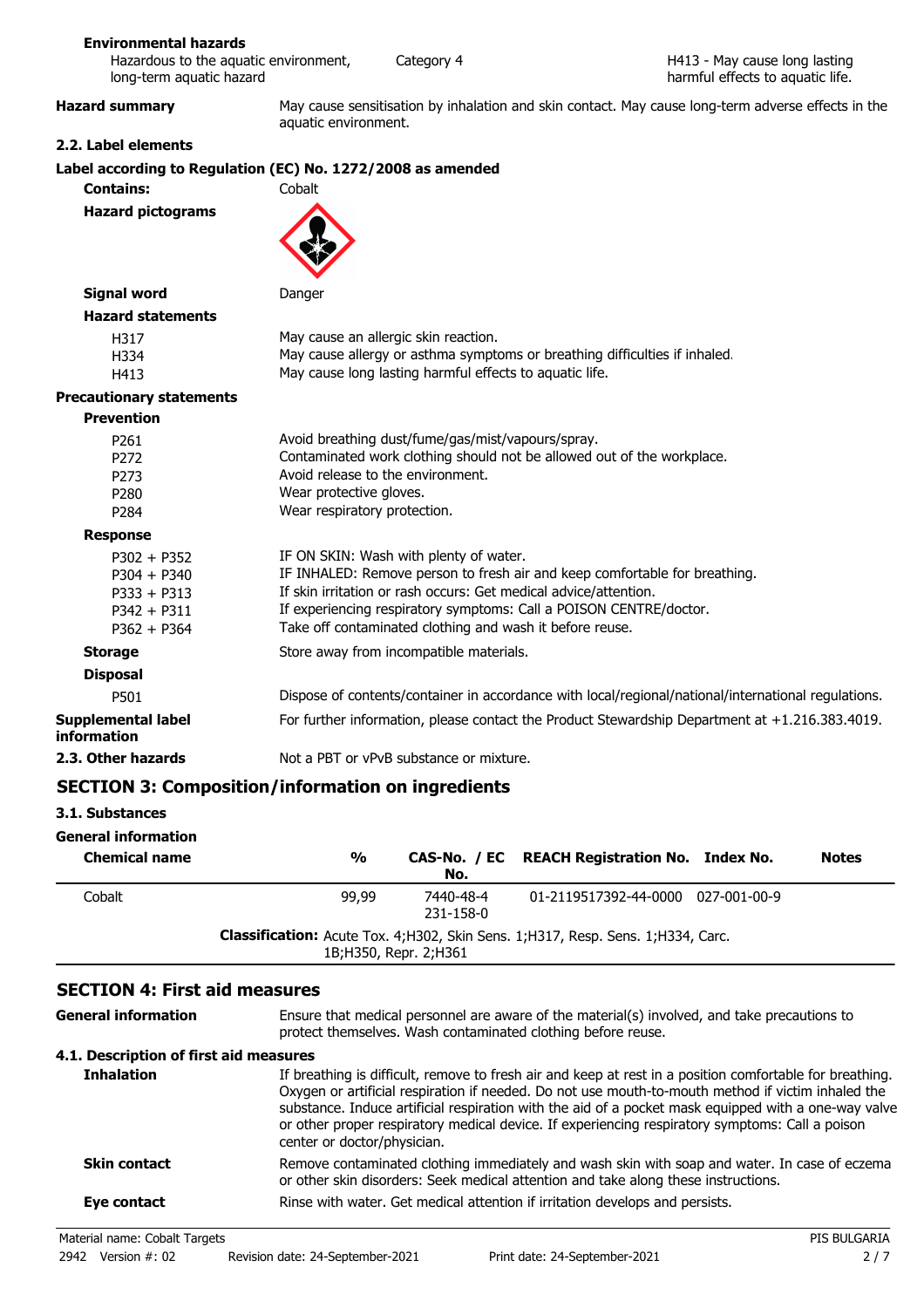| <b>Ingestion</b>                                                                         | Rinse mouth. Get medical attention if symptoms occur.                                                                                                               |  |
|------------------------------------------------------------------------------------------|---------------------------------------------------------------------------------------------------------------------------------------------------------------------|--|
| 4.2. Most important<br>symptoms and effects, both<br>acute and delaved                   | Coughing. Difficulty in breathing. May cause an allergic skin reaction. Dermatitis. Rash.                                                                           |  |
| 4.3. Indication of any<br>immediate medical attention<br>and special treatment<br>needed | Provide general supportive measures and treat symptomatically. Keep victim under observation.<br>Symptoms may be delayed.                                           |  |
| <b>SECTION 5: Firefighting measures</b>                                                  |                                                                                                                                                                     |  |
| <b>General fire hazards</b>                                                              | No unusual fire or explosion hazards noted.                                                                                                                         |  |
| 5.1. Extinguishing media<br><b>Suitable extinguishing</b><br>media                       | Powder. Dry sand.                                                                                                                                                   |  |
| Unsuitable extinguishing<br>media                                                        | Water.                                                                                                                                                              |  |
| 5.2. Special hazards arising<br>from the substance or<br>mixture                         | This product is not flammable.                                                                                                                                      |  |
| 5.3. Advice for firefighters                                                             |                                                                                                                                                                     |  |
| <b>Special protective</b><br>equipment for<br>firefighters                               | Firefighters must use standard protective equipment including flame retardant coat, helmet with<br>face shield, gloves, rubber boots, and in enclosed spaces, SCBA. |  |
| <b>Special firefighting</b><br>procedures                                                | Use water spray to cool unopened containers.                                                                                                                        |  |
| <b>Specific methods</b>                                                                  | Use standard firefighting procedures and consider the hazards of other involved materials.                                                                          |  |

# **SECTION 6: Accidental release measures**

|                                                              | 6.1. Personal precautions, protective equipment and emergency procedures                                                                       |
|--------------------------------------------------------------|------------------------------------------------------------------------------------------------------------------------------------------------|
| For non-emergency<br>personnel                               | Keep unnecessary personnel away. For personal protection, see section 8 of the PIS.                                                            |
| For emergency<br>responders                                  | Keep unnecessary personnel away. Use personal protection recommended in Section 8 of the PIS.                                                  |
| 6.2. Environmental<br>precautions                            | Prevent further leakage or spillage if safe to do so.                                                                                          |
| 6.3. Methods and material for<br>containment and cleaning up | Stop the flow of material, if this is without risk.                                                                                            |
|                                                              | Large Spills: Wet down with water and dike for later disposal.                                                                                 |
|                                                              | Small Spills: Sweep up or vacuum up spillage and collect in suitable container for disposal. For<br>waste disposal, see section 13 of the PIS. |
| 6.4. Reference to other<br>sections                          | Not available.                                                                                                                                 |
| <b>SECTION 7: Handling and storage</b>                       |                                                                                                                                                |

### **SECTION 7: Handling and storage**

| 7.1. Precautions for safe<br>handling                                          | Observe good industrial hygiene practices.                          |
|--------------------------------------------------------------------------------|---------------------------------------------------------------------|
| 7.2. Conditions for safe<br>storage, including any<br><i>incompatibilities</i> | Store away from incompatible materials (see Section 10 of the PIS). |
| 7.3. Specific end use(s)                                                       | Not available.                                                      |

## **SECTION 8: Exposure controls/personal protection**

## **8.1. Control parameters**

#### **Occupational exposure limits**

| Bulgaria. OELs. Regulation No 13 on protection of workers against risks of exposure to chemical agents at work |             |                       |  |
|----------------------------------------------------------------------------------------------------------------|-------------|-----------------------|--|
| <b>Material</b>                                                                                                | <b>Type</b> | <b>Value</b>          |  |
| <b>Cobalt Targets</b>                                                                                          | TWA         | $0.1 \,\mathrm{mq/m}$ |  |
| <b>Components</b>                                                                                              | <b>Type</b> | <b>Value</b>          |  |
| Cobalt (CAS 7440-48-4)                                                                                         | TWA         | $0.1 \,\mathrm{mq/m}$ |  |

**Biological limit values** No biological exposure limits noted for the ingredient(s).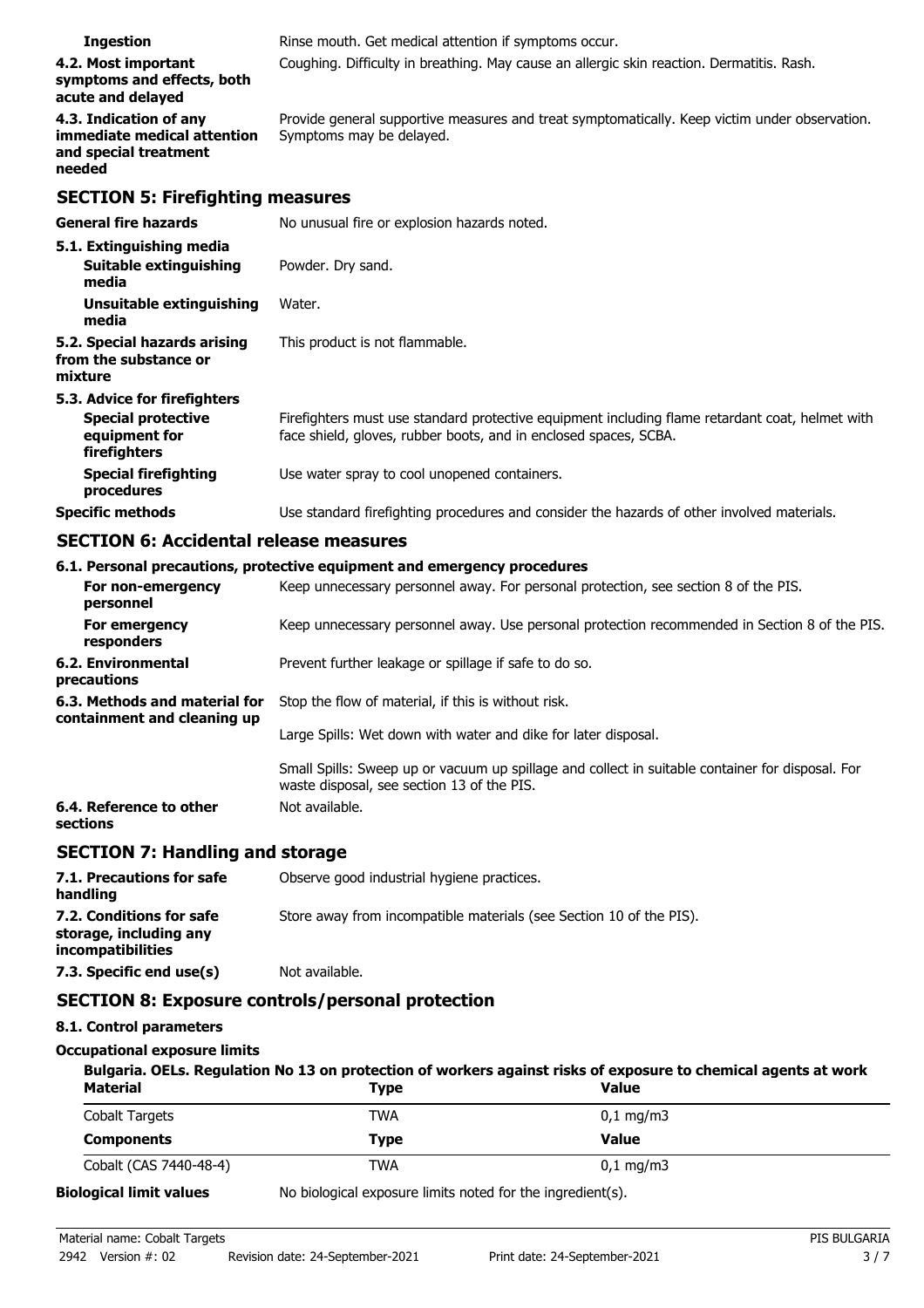| <b>Recommended monitoring</b><br>procedures                           | Follow standard monitoring procedures.                                                                                                                                                                                                                                                                                                                                                                 |  |  |
|-----------------------------------------------------------------------|--------------------------------------------------------------------------------------------------------------------------------------------------------------------------------------------------------------------------------------------------------------------------------------------------------------------------------------------------------------------------------------------------------|--|--|
| Derived no effect levels<br>(DNELs)                                   | Not available.                                                                                                                                                                                                                                                                                                                                                                                         |  |  |
| <b>Predicted no effect</b><br>concentrations (PNECs)                  | Not available.                                                                                                                                                                                                                                                                                                                                                                                         |  |  |
| 8.2. Exposure controls                                                |                                                                                                                                                                                                                                                                                                                                                                                                        |  |  |
| <b>Appropriate engineering</b><br>controls                            | Good general ventilation (typically 10 air changes per hour) should be used. Ventilation rates should<br>be matched to conditions. If applicable, use process enclosures, local exhaust ventilation, or other<br>engineering controls to maintain airborne levels below recommended exposure limits. If exposure<br>limits have not been established, maintain airborne levels to an acceptable level. |  |  |
| Individual protection measures, such as personal protective equipment |                                                                                                                                                                                                                                                                                                                                                                                                        |  |  |
| <b>General information</b>                                            | Personal protection equipment should be chosen according to the CEN standards and in discussion<br>with the supplier of the personal protective equipment.                                                                                                                                                                                                                                             |  |  |
| Eye/face protection                                                   | Wear approved safety glasses, goggles, face shield and/or welder's helmet when risk of eye injury<br>is present, particularly during operations that generate dust, mist or fume.                                                                                                                                                                                                                      |  |  |
| <b>Skin protection</b>                                                |                                                                                                                                                                                                                                                                                                                                                                                                        |  |  |
| - Hand protection                                                     | Wear gloves to prevent metal cuts and skin abrasions during handling.                                                                                                                                                                                                                                                                                                                                  |  |  |
| - Other                                                               | Wear suitable protective clothing.                                                                                                                                                                                                                                                                                                                                                                     |  |  |
| <b>Respiratory protection</b>                                         | In case of insufficient ventilation, wear suitable respiratory equipment.                                                                                                                                                                                                                                                                                                                              |  |  |
| <b>Thermal hazards</b>                                                | Wear appropriate thermal protective clothing, when necessary.                                                                                                                                                                                                                                                                                                                                          |  |  |
| <b>Hygiene measures</b>                                               | Always observe good personal hygiene measures, such as washing after handling the material and<br>before eating, drinking, and/or smoking. Routinely wash work clothing and protective equipment to<br>remove contaminants.                                                                                                                                                                            |  |  |
| <b>Environmental exposure</b><br>controls                             | Environmental manager must be informed of all major releases.                                                                                                                                                                                                                                                                                                                                          |  |  |

# **SECTION 9: Physical and chemical properties**

# **9.1. Information on basic physical and chemical properties**

| <b>Appearance</b>                                    |                                     |
|------------------------------------------------------|-------------------------------------|
| <b>Physical state</b>                                | Solid.                              |
| Form                                                 | Solid.                              |
| Colour                                               | Bluish grey                         |
| <b>Odour</b>                                         | None.                               |
| <b>Odour threshold</b>                               | Not applicable.                     |
| рH                                                   | Not applicable.                     |
| <b>Melting point/freezing point</b>                  | 1495 °C (2723 °F) / Not applicable. |
| <b>Initial boiling point and</b><br>boiling range    | Not applicable.                     |
| <b>Flash point</b>                                   | Not applicable.                     |
| <b>Evaporation rate</b>                              | Not applicable.                     |
| <b>Flammability (solid, gas)</b>                     | None known.                         |
| <b>Upper/lower flammability or explosive limits</b>  |                                     |
| Flammability limit - lower<br>(9/6)                  | Not applicable.                     |
| <b>Flammability limit - lower</b><br>(%) temperature | Not applicable.                     |
| <b>Flammability limit -</b><br>upper $(% )$          | Not applicable.                     |
| <b>Flammability limit -</b><br>upper (%) temperature | Not applicable.                     |
| <b>Explosive limit - lower (</b><br>%)               | Not applicable.                     |
| <b>Explosive limit - lower (</b><br>%) temperature   | Not applicable.                     |
| Explosive limit – upper<br>(%)                       | Not applicable.                     |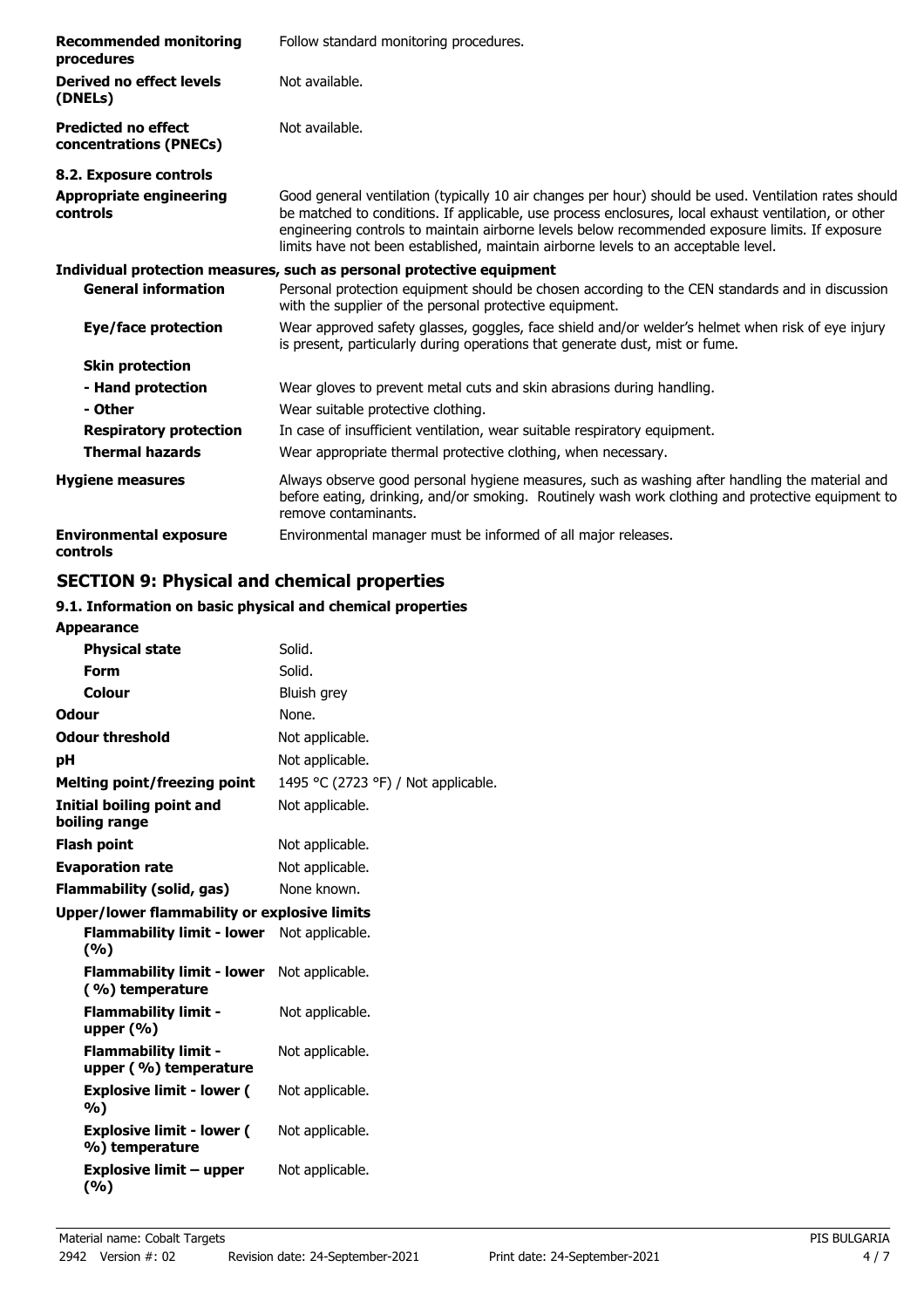| <b>Explosive limit - upper (</b><br>%) temperature | Not applicable. |
|----------------------------------------------------|-----------------|
| Vapour pressure                                    | Not applicable. |
| <b>Vapour density</b>                              | Not applicable. |
| <b>Relative density</b>                            | Not applicable. |
| Solubility(ies)                                    |                 |
| <b>Solubility (water)</b>                          | Insoluble       |
| <b>Partition coefficient</b><br>(n-octanol/water)  | Not applicable. |
| <b>Auto-ignition temperature</b>                   | Not applicable. |
| <b>Decomposition temperature</b>                   | Not applicable. |
| <b>Viscosity</b>                                   | Not applicable. |
| <b>Explosive properties</b>                        | Not explosive.  |
| <b>Oxidising properties</b>                        | Not oxidising.  |
| 9.2. Other information                             |                 |
| Molecular formula                                  | Co              |
| Molecular weight                                   | 58,93 g/mol     |
| <b>SECTION 10: Stability and reactivity</b>        |                 |

| 10.1. Reactivity                            | The product is stable and non-reactive under normal conditions of use, storage and transport |
|---------------------------------------------|----------------------------------------------------------------------------------------------|
| 10.2. Chemical stability                    | Material is stable under normal conditions.                                                  |
| 10.3. Possibility of hazardous<br>reactions | No dangerous reaction known under conditions of normal use.                                  |
| 10.4. Conditions to avoid                   | Contact with incompatible materials.                                                         |
| 10.5. Incompatible materials                | Strong oxidising agents.                                                                     |
| 10.6. Hazardous<br>decomposition products   | No hazardous decomposition products are known.                                               |

# **SECTION 11: Toxicological information**

| <b>General information</b>                            | Occupational exposure to the substance or mixture may cause adverse effects. |
|-------------------------------------------------------|------------------------------------------------------------------------------|
| <b>Information on likely routes of exposure</b>       |                                                                              |
| <b>Inhalation</b>                                     | May cause sensitisation by inhalation.                                       |
| <b>Skin contact</b>                                   | May cause sensitisation by skin contact.                                     |
| Eye contact                                           | Not likely, due to the form of the product.                                  |
| <b>Ingestion</b>                                      | Expected to be a low ingestion hazard.                                       |
| Symptoms                                              | May cause respiratory irritation. May cause an allergic skin reaction.       |
| 11.1. Information on toxicological effects            |                                                                              |
| Acute toxicity                                        | Not known.                                                                   |
| <b>Skin corrosion/irritation</b>                      | May be irritating to the skin.                                               |
| Serious eye damage/eye<br>irritation                  | Not likely, due to the form of the product.                                  |
| <b>Respiratory sensitisation</b>                      | May cause allergy or asthma symptoms or breathing difficulties if inhaled.   |
| Skin sensitisation                                    | May cause sensitisation by skin contact.                                     |
| Germ cell mutagenicity                                | Not classified.                                                              |
| Carcinogenicity                                       | Not classifiable as to carcinogenicity to humans.                            |
|                                                       | <b>IARC Monographs. Overall Evaluation of Carcinogenicity</b>                |
| Cobalt (CAS 7440-48-4)                                | 2B Possibly carcinogenic to humans.                                          |
| <b>Reproductive toxicity</b>                          | Not classified.                                                              |
| Specific target organ toxicity<br>- single exposure   | Not classified.                                                              |
| Specific target organ toxicity<br>- repeated exposure | Not classified.                                                              |
| Aspiration hazard                                     | Not an aspiration hazard.                                                    |
| Mixture versus substance<br>information               | No information available.                                                    |
|                                                       |                                                                              |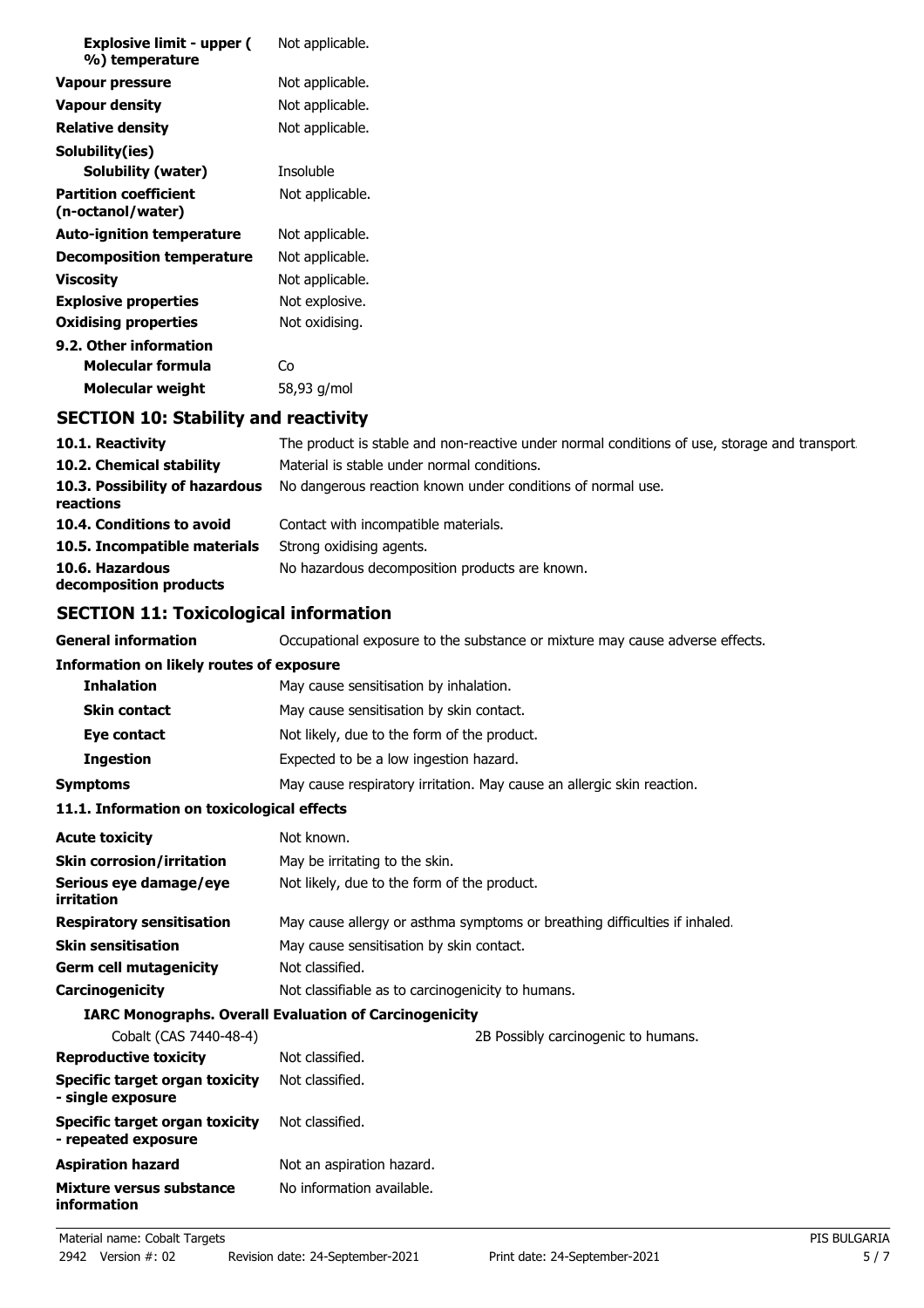#### **Other information** Not available.

# **SECTION 12: Ecological information**

| 12.1. Toxicity                                            | May cause long lasting harmful effects to aquatic life.                                                                                                                                    |
|-----------------------------------------------------------|--------------------------------------------------------------------------------------------------------------------------------------------------------------------------------------------|
| 12.2. Persistence and<br>degradability                    | No data is available on the degradability of this substance.                                                                                                                               |
| 12.3. Bioaccumulative<br>potential                        | No data available.                                                                                                                                                                         |
| <b>Partition coefficient</b><br>n-octanol/water (log Kow) | Not available.                                                                                                                                                                             |
| <b>Bioconcentration factor (BCF)</b>                      | Not available.                                                                                                                                                                             |
| 12.4. Mobility in soil                                    | No data available.                                                                                                                                                                         |
| 12.5. Results of PBT and<br><b>vPvB</b> assessment        | Not a PBT or vPvB substance or mixture.                                                                                                                                                    |
| 12.6. Other adverse effects                               | No other adverse environmental effects (e.g. ozone depletion, photochemical ozone creation<br>potential, endocrine disruption, global warming potential) are expected from this component. |

# **SECTION 13: Disposal considerations**

#### **13.1. Waste treatment methods**

| <b>Residual waste</b>                  | Dispose of in accordance with local regulations. Empty containers or liners may retain some product<br>residues. This material and its container must be disposed of in a safe manner (see: Disposal<br>instructions).                                                                                                                            |
|----------------------------------------|---------------------------------------------------------------------------------------------------------------------------------------------------------------------------------------------------------------------------------------------------------------------------------------------------------------------------------------------------|
| <b>Contaminated packaging</b>          | Since emptied containers may retain product residue, follow label warnings even after container is<br>emptied. Empty containers should be taken to an approved waste handling site for recycling or<br>disposal.                                                                                                                                  |
| EU waste code                          | The Waste code should be assigned in discussion between the user, the producer and the waste<br>disposal company.                                                                                                                                                                                                                                 |
| <b>Disposal</b><br>methods/information | Collect and reclaim or dispose in sealed containers at licensed waste disposal site. Do not allow this<br>material to drain into sewers/water supplies. Do not contaminate ponds, waterways or ditches with<br>chemical or used container. Dispose of contents/container in accordance with<br>local/regional/national/international regulations. |
| <b>Special precautions</b>             | Dispose in accordance with all applicable regulations.                                                                                                                                                                                                                                                                                            |

# **SECTION 14: Transport information**

#### **ADR**

14.1. - 14.6.: Not regulated as dangerous goods.

#### **RID**

14.1. - 14.6.: Not regulated as dangerous goods.

#### **ADN**

14.1. - 14.6.: Not regulated as dangerous goods.

#### **IATA**

14.1. - 14.6.: Not regulated as dangerous goods.

#### **IMDG**

14.1. - 14.6.: Not regulated as dangerous goods.

## **SECTION 15: Regulatory information**

**15.1. Safety, health and environmental regulations/legislation specific for the substance or mixture**

#### **EU regulations**

**Regulation (EC) No. 1005/2009 on substances that deplete the ozone layer, Annex I and II, as amended** Not listed.

**Regulation (EU) 2019/1021 On persistent organic pollutants (recast), as amended**

Not listed.

**Regulation (EU) No. 649/2012 concerning the export and import of dangerous chemicals, Annex I, Part 1 as amended**

Not listed.

**Regulation (EU) No. 649/2012 concerning the export and import of dangerous chemicals, Annex I, Part 2 as amended**

Not listed.

**Regulation (EU) No. 649/2012 concerning the export and import of dangerous chemicals, Annex I, Part 3 as amended**

Not listed.